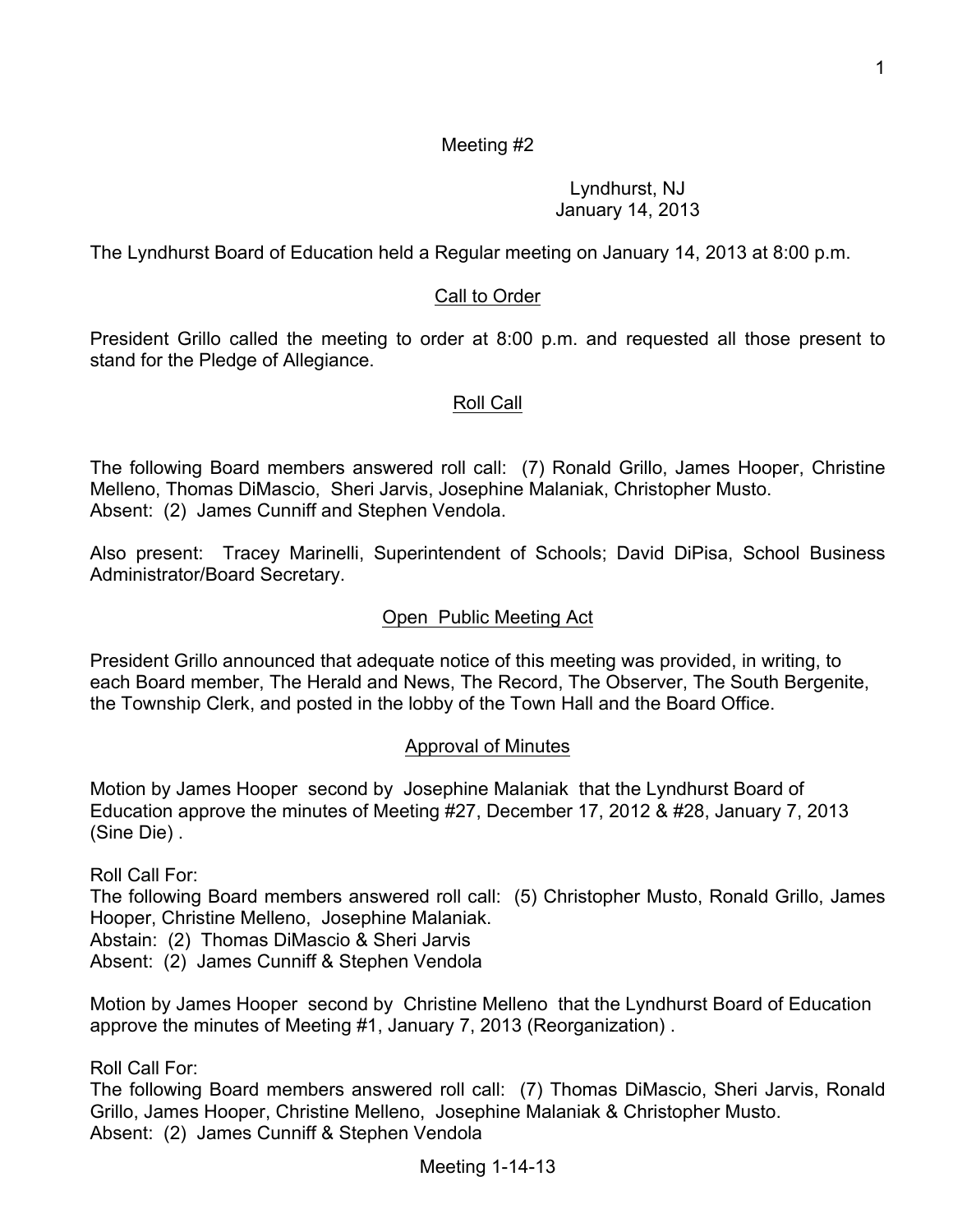Agenda Items - None

### Finance Committee

Any Board member who takes exception to any of the following listed actions under the category of Finance may so indicate now and a separate motion for each of the excepted actions will be entertained.

Motion made by Thomas DiMascio second by Christine Melleno that the following Finance actions of the Board numbered 1 through 3 exception actions be adopted.

Roll Call For: (7) Ronald Grillo, James Hooper, Christine Melleno, Christopher Musto, Josephine Malaniak, Thomas DiMascio & Sheri Jarvis.

Absent: (2) James Cunniff & Stephen Vendola

- 1. BE IT RESOLVED, by the Lyndhurst Board of Education that it has received and accepts the financial reports of the Secretary and Treasurer of School Monies for the month ended December 31, 2012 and certifies that the reports indicate that no major account or fund is over expended in violation of NJAC 6A:23-2.11(a) and that sufficient funds are available to meet the district's financial obligations for the remainder of the school year. A copy of the certification shall be included in the minutes.
- 2. BE IT RESOLVED, that the payroll for the month ended December 31, 2012 be and the same is hereby approved and ordered paid:
	- Payroll \$ 1,932,883.66
- 3. BE IT RESOLVED, that the attached list of supplies received and services rendered to the Board of Education of the Township of Lyndhurst, County of Bergen, for the month ended January 14, 2013 be and the same are hereby approved and ordered paid:

| Current Expense (Fund 11) |     | \$1,078,148.60 |
|---------------------------|-----|----------------|
| Capital Outlay (Fund 12)  | \$  | 16,715.00      |
| Special Revenue (Fund 20) | \$  | 24,917.34      |
| Debt Service (Fund 40)    | \$  | 79,170.00      |
| Total                     |     | \$1,198,950.94 |
| <b>General Ledger</b>     | \$. | 131,761.76     |

None

**Miscellaneous** None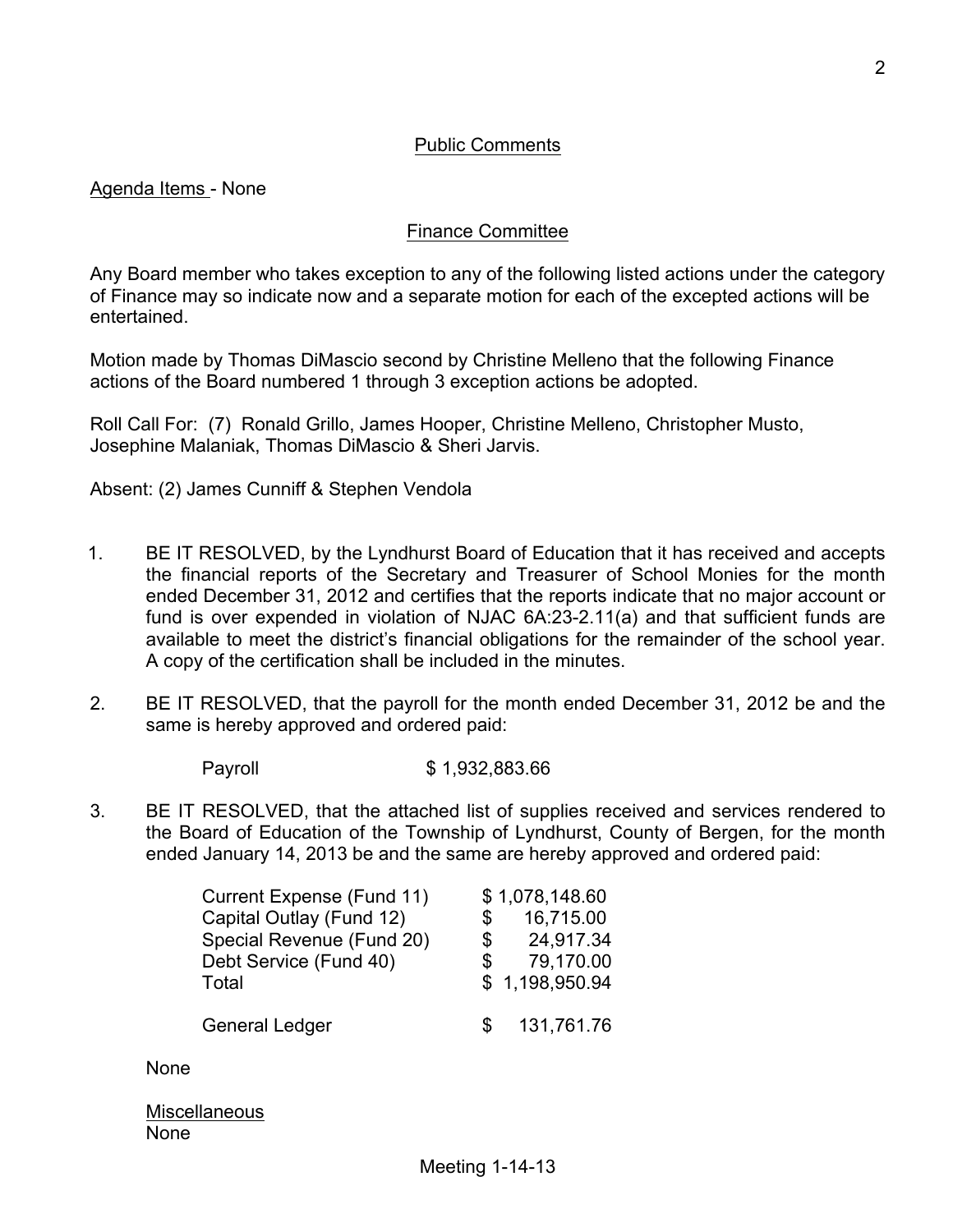The above synopsis was prepared from the Comprehensive Annual Financial Report of the Lyndhurst School District for the fiscal year July 1, 2011 to June 30, 2012. This Comprehensive Annual Financial Report is on file at the office of the Secretary to the Board of Education and may be inspected by an interested person.

David DiPisa School Business Administrator Board Secretary

------SEPARATE VOTE-------------------------------------------------------------------------------------

Motion by Thomas DiMascio second by Christine Melleno

4. BE IT RESOLVED, that the Board of Education of the Township of Lyndhurst, County of Bergen, approve the services for Jarvis Plumbing and Heating through January 14, 2013 in the amount of \$4,357.00.

Roll Call For: (6) Thomas DiMascio, James Hooper, Josephine Malaniak, Christine Melleno,Christopher Musto, Ronald Grillo. Abstain: (1) Sheri Jarvis Absent: (2) James Cunniff & Stephen Vendola

------SEPARATE VOTE-----------------------------------------------------------------------------------

Motion by Thomas DiMascio second by Christine Melleno

5. BE IT RESOLVED, that cafeteria services rendered to the Board of Education of the township of Lyndhurst, County of Bergen, for the Month of December 2012, be and the same are hereby approved and ordered paid:

| Payroll/Payroll Taxes | \$34,109.63 |
|-----------------------|-------------|
| Services              | \$36,043.87 |

- 6. BE IT RESOLVED, that the Lyndhurst Board of Education approve the attached transfers for the month of December 2012.
- 7. BE IT RESOLVED, that the Audit Report of the Lyndhurst Board of Education for the fiscal year ended June 30, 2012 submitted by DiMaria & Di Maria LLP shall be accepted.

Administrative Practices and Procedures

1. That adequate minimum surety bond coverage be put in place for the Treasurer of School Monies or Business Administrator.

Financial Planning, Accounting and Reporting None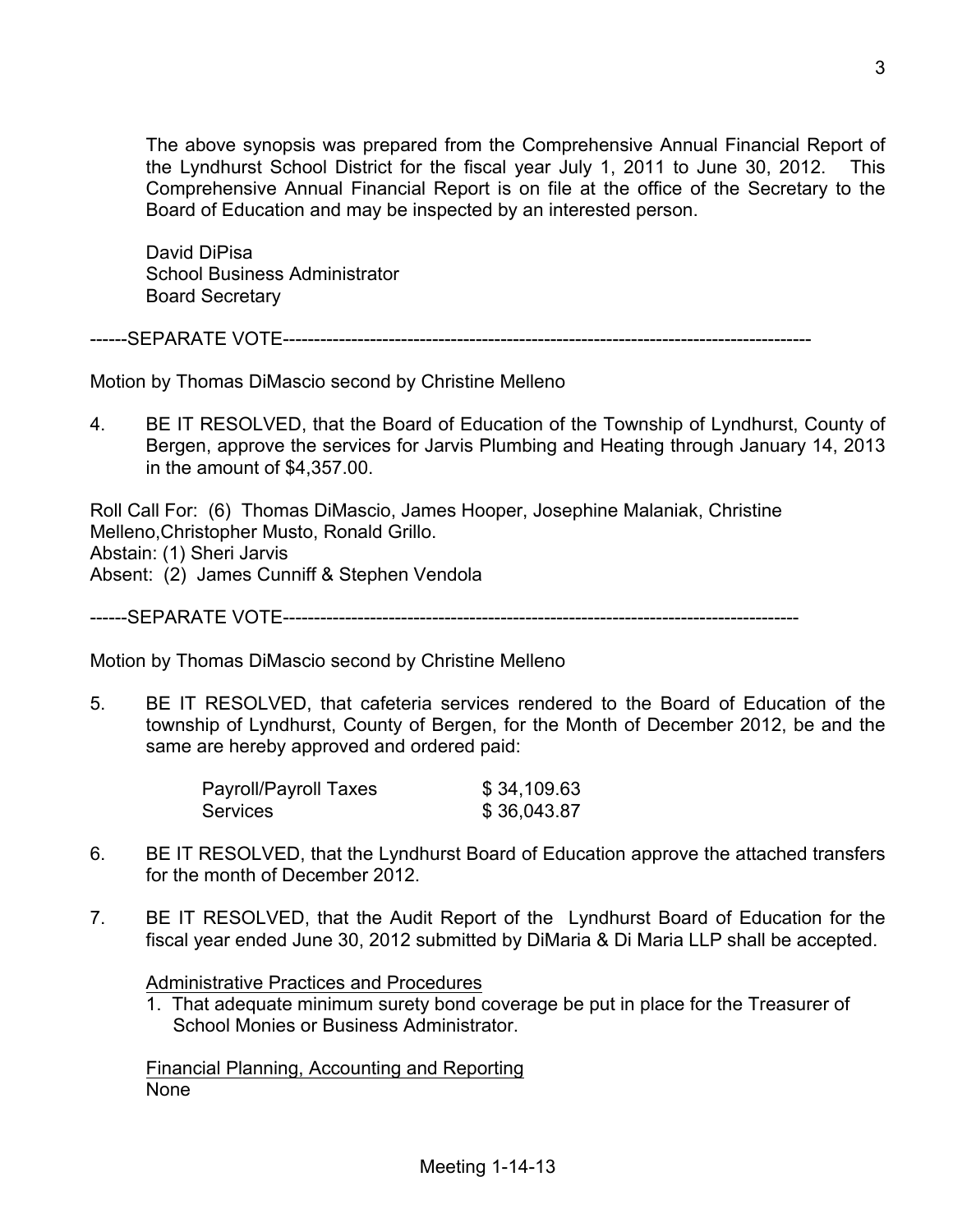School Purchasing Programs

2. That the Local Public Contracts Law as it pertains to electrical work, be strictly adhered to.

School Food Service None

Student Body Activities None

Application For State School Aid None

Public Transportation None

Facilities and Capital Assets None

**Miscellaneous** None

The above synopsis was prepared from the Comprehensive Annual Financial Report of the Lyndhurst School District for the fiscal year July 1, 2011 to June 30, 2012. This Comprehensive Annual Financial Report is on file at the office of the Secretary to the Board of Education and may be inspected by an interested person.

David DiPisa School Business Administrator Board Secretary

8. BE IT RESOLVED, that the Lyndhurst Board of Education approve the attached Corrective Action Plan of the Audit Report for fiscal year ended June 30, 2012.

Roll Call For: (7) Ronald Grillo, James Hooper, Christine Melleno, , Christopher Musto, Josephine Malaniak, Thomas DiMascio & Sheri Jarvis.

Absent: (2) James Cunniff & Stephen Vendola

------SEPARATE VOTE ----------------------------------------------------------------------------------------------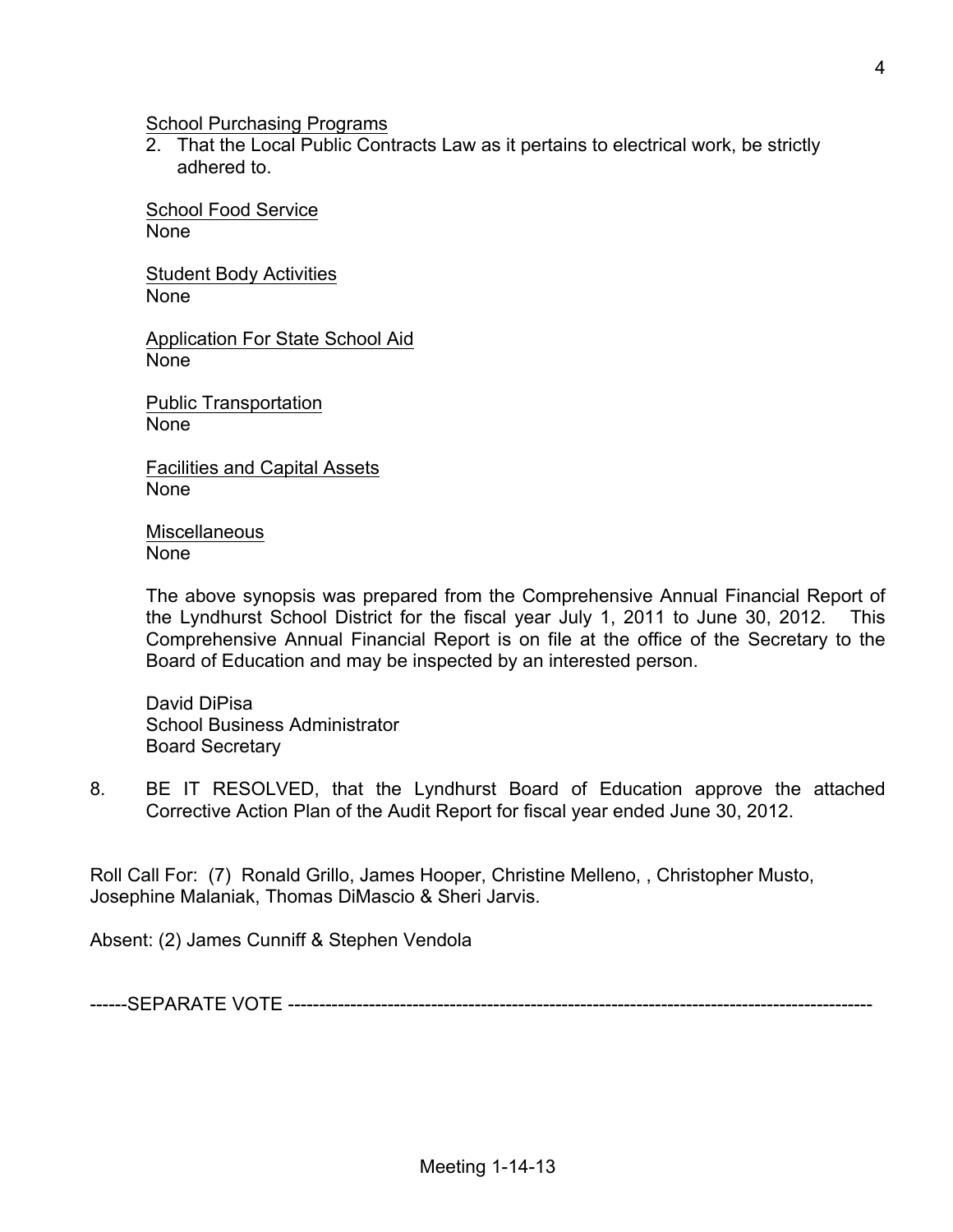## Education & Curriculum Committee

Any Board member who takes exception to any of the following listed actions under the category of Education & Curriculum Committee may so indicate now and a separate motion for each of the excepted actions will be entertained.

Motion made by Josephine Malaniak second by Thomas DiMascio that the following Finance actions of the Board numbered 1 through 6 exception actions be adopted.

Roll Call For: (7) Ronald Grillo, James Hooper, Christine Melleno, Christopher Musto, Josephine Malaniak, Thomas DiMascio & Sheri Jarvis.

Absent: (2) James Cunniff & Stephen Vendola

- 1. BE IT RESOLVED, that the Lyndhurst Board of Education approve the attached list of pre-approved school field trips.
- 2. BE IT RESOLVED, that the Lyndhurst Board of Education approve Kindergarten registration for the Lyndhurst Public Schools.

| February 26, 27, 28, 2013 | From: $9:00$ a.m. $-11:00$ a.m. | High School Auditorium |
|---------------------------|---------------------------------|------------------------|
|                           | 1:00 p.m. – 3:00 p.m.           |                        |
|                           |                                 |                        |

| February 28, 2013 | From: $6.00 \text{ p.m.} - 8.00 \text{ p.m.}$ | <b>Board Office</b>   |
|-------------------|-----------------------------------------------|-----------------------|
|                   |                                               | 420 Fern Avenue       |
|                   |                                               | 2 <sup>nd</sup> Floor |

- 3. BE IT RESOLVED, that the Lyndhurst Board of Education approve the updated Lyndhurst High School Program of Studies for the 2012-2013 school year. Copy on file on the District's website under High School – Student Services – Program of Studies.
- 4. BE IT RESOLVED, that the Lyndhurst Board of Education approve "The Lifeline Challenge to Health Living Program" with Clara Maass Medical Center, Belleville, New Jersey. The program will be for grades 3 and 4 and will meet one time per week after school from January – June 2013.
- 5. BE IT RESOLVED, that the Lyndhurst Board of Education approve the following evaluation rubrics:

Danielson: A Framework for Teaching – Evaluation Tool for Teachers

McREL - Evaluation Tool for Administrators

6. BE IT RESOLVED, that the Lyndhurst Board of Education approve Lyndhurst High School's participation in the 2013 New Jersey Student Health Survey (NJSHSJ) being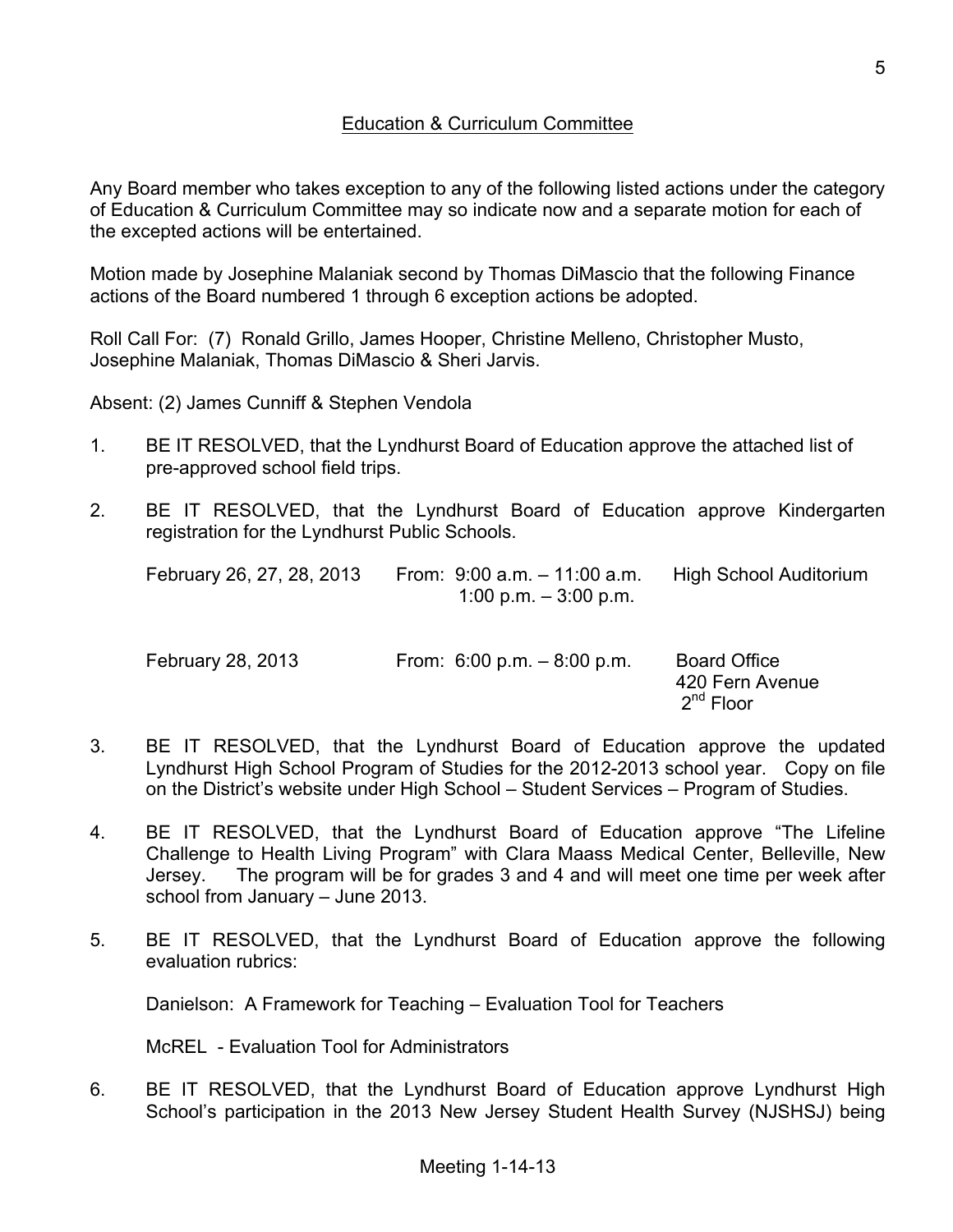conducted by the New Jersey Department of Education, in collaboration with the Department of Human Services and the Department of Health.

## Performing Arts Committee

Any Board member who takes exception to any of the following listed actions under the category of Performing Arts Committee may so indicate now and a separate motion for each of the excepted actions will be entertained.

Motion made by James Hooper second by Josephine Malaniak that the following Performing Arts Committee actions of the Board numbered 1 through 1 exception actions be adopted.

Roll Call For: (7) Ronald Grillo, James Hooper, Christine Melleno, Christopher Musto, Josephine Malaniak, Thomas DiMascio & Sheri Jarvis.

Absent: (2) James Cunniff & Stephen Vendola

1. BE IT RESOLVED, that the Lyndhurst Board of Education approve the musical, "Fiddler on the Roof", depending upon availability of rights to the show, for performance by the  $6<sup>th</sup>$ ,  $7<sup>th</sup>$  and  $8<sup>th</sup>$  grade students of Lyndhurst.

#### Rules & Regulations Committee

Any Board member who takes exception to any of the following listed actions under the category of Rules & Regulations Committee may so indicate now and a separate motion for each of the excepted actions will be entertained.

Motion made by James Hooper second by Christine Melleno that the following Performing Arts Committee actions of the Board numbered 1 through 5 exception actions be adopted.

Roll Call For: (7) Ronald Grillo, James Hooper, Christine Melleno, Christopher Musto, Josephine Malaniak, Thomas DiMascio & Sheri Jarvis.

Absent: (2) James Cunniff & Stephen Vendola

1. BE IT RESOLVED, that the Lyndhurst Board of Education approve the following use of school facilities:

Organization **Place** Place Time, Date, Purpose

Lyndhurst Little League High School 7:00-9:00 pm

Room 150 1/3/13

Meeting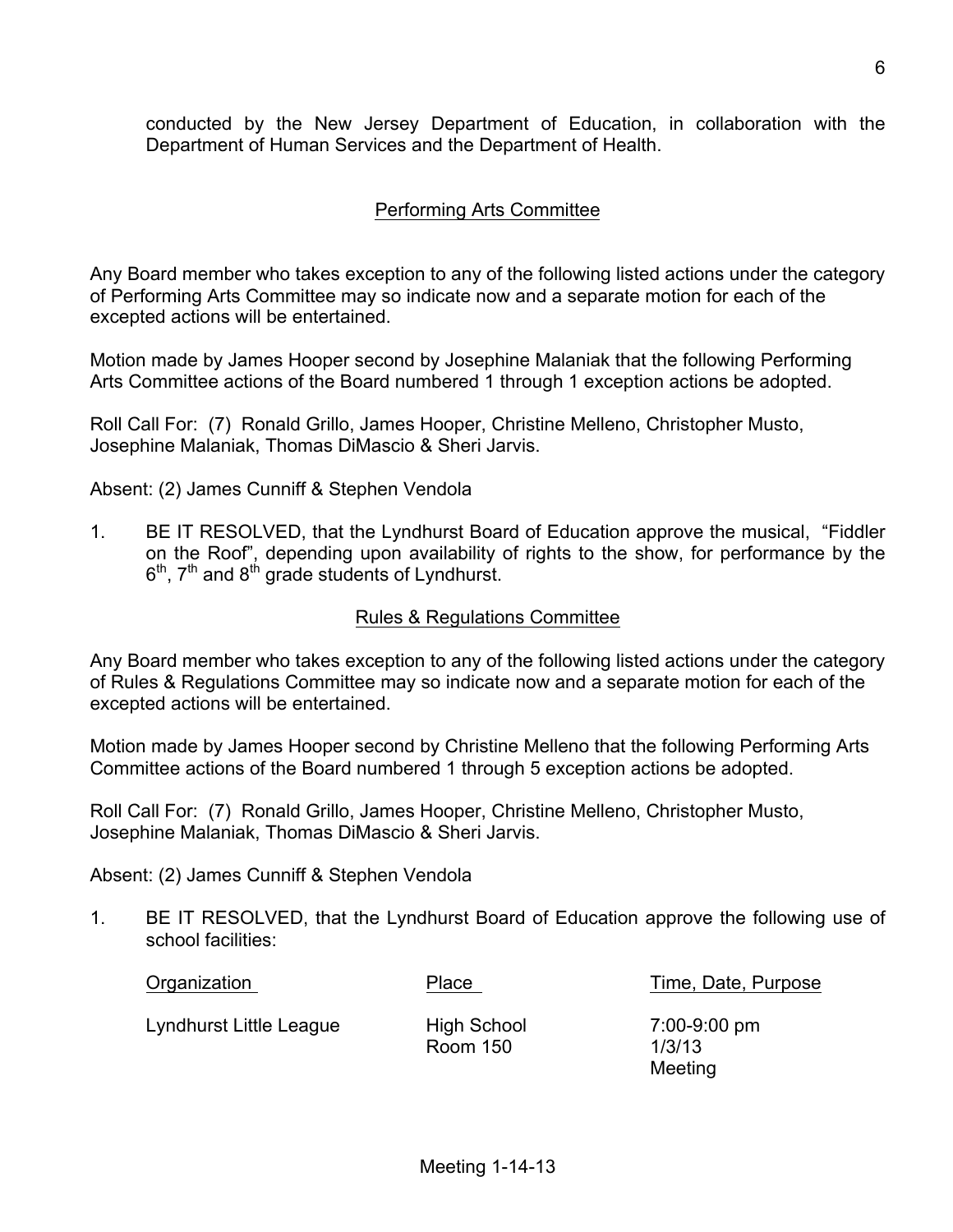| Lyndhurst Parks Dept.       | Roosevelt School<br>Gym               | $1:30 - 4:30$ pm<br>1/6, 1/13, 1/20/13<br>2/3, 2/10, 2/17, 2/24/13<br>3/3, 3/10, 3/17, 3/24 &<br>3/31/13<br>Soccer Training |
|-----------------------------|---------------------------------------|-----------------------------------------------------------------------------------------------------------------------------|
| <b>Project Graduation</b>   | <b>High School</b><br><b>Room 150</b> | 7:00-9:00 pm<br>1/9 & 1/23/13<br>Meeting                                                                                    |
| <b>Lyndhurst Recreation</b> | <b>High School</b><br>Rooms 110 & 112 | $9:00$ am $-3:00$ pm<br>1/20/13<br><b>Picture Day</b>                                                                       |
| <b>Lyndhurst Recreation</b> | <b>High School</b><br>Auditorium      | $5:00 - 8:00$ pm<br>4/19/13<br><b>Dance Recital Rehearsal</b>                                                               |
| <b>Lyndhurst Recreation</b> | <b>High School</b><br>Auditorium      | $3:00 - 9:30$ pm<br>4/20/13<br>Dance Recital                                                                                |
| Roosevelt School            | Roosevelt School<br>Gym               | $9:00$ am $-3:00$ pm<br>4/9 & 4/10/13<br><b>Book Fair</b>                                                                   |

2. BE IT RESOLVED, that the Lyndhurst Board of Education approve the following resolution proclaiming National PTA Teacher Appreciation Week May 6-10, 2013.

WHEREAS, America's greatest strength has always been an educated citizenry and

WHEREAS, that educated citizenry is directly attributable to our system of free and universal public education that provides an educational opportunity for all students, and

WHEREAS, the foundation upon which that system of public schooling rests is the classroom teacher, and

WHEREAS, the classroom teacher is challenged daily to reach out to every student regardless of ability, interest in learning, social or economic background, physical, mental, or emotional handicap, race, religion, creed or ethnic origin, to provide assistance and guidance necessary for full intellectual development; and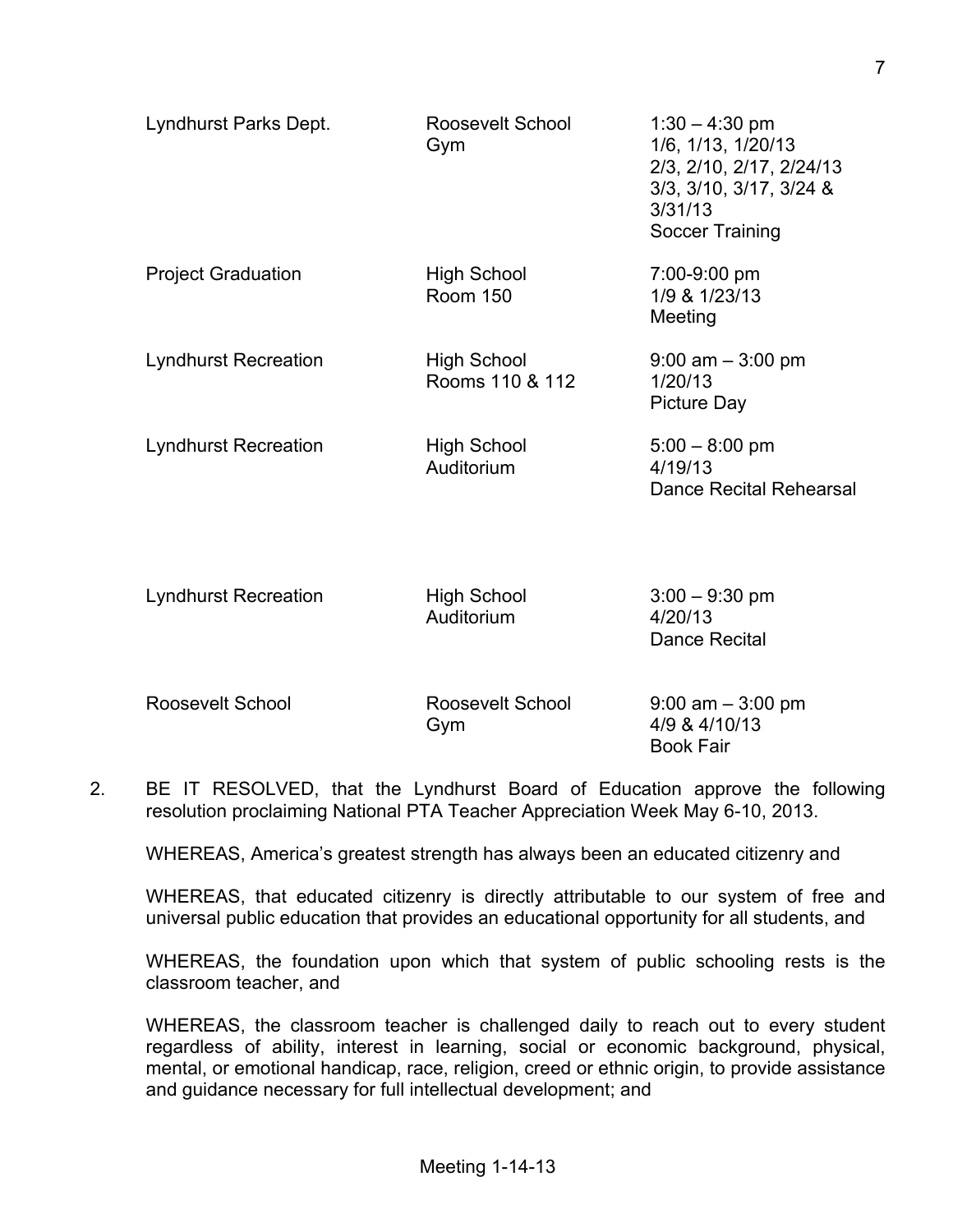WHEREAS, the classroom teacher is key to the intellectual and occupational preparation of individual citizens, who collectively determine the quality of life in America and in our communities; and

WHEREAS, the work of the classroom teacher immeasurably affects the future lives of all students; and

WHEREAS, the classroom teacher deserved the deepest respect and admiration of the citizens of our communities;

NOW, THEREFORE, BE IT RESOLVED, that the Lyndhurst Board of Education hereby proclaims "Teacher Appreciation Week" May 6-10, 2013 for the purpose of providing public recognition and appreciation for the dedication and contributions of the classroom teacher, not only to our communities as a whole, but to each of us individually as citizens.

3. BE IT RESOLVED, that the Lyndhurst Board of Education approve the following resolution declaring the week of May 13-17, 2013 as Special Education Week.

WHEREAS, the week of May 13-17, 2013 has been designated as Special Education Week by the New Jersey School Board Association and the Association of Schools and Agencies for the Handicapped; and

WHEREAS, in the Lyndhurst Board of Education we have a tradition of excellence in our special education programs and a superb and dedicated staff,

NOW, THEREFORE, BE IT RESOLVED that the Lyndhurst Board of Education does hereby declare May 13-17, 2013 as Special Education Week. The Lyndhurst Board of Education, furthermore, is proud to provide exceptional programs that assist every child in reaching his or her potential.

4. BE IT RESOLVED, that the Lyndhurst Board of Education approve the following resolution honoring secretarial, clerical and bookkeeping personnel and proclaiming the week of April 22-26, 2013 as Professional Secretaries' Week.

WHEREAS, the Lyndhurst Board of Education secretarial, clerical and bookkeeping staff members have successfully served the Lyndhurst Public Schools, its administration, faculty and student body in the daily performance of their duties; and

WHEREAS, the Lyndhurst Board of Education secretarial, clerical and bookkeeping staff members have faithfully and unselfishly carried out their duties in an exemplary manner to the benefit of our students and the community; and

WHEREAS, the Lyndhurst Board of Education wishes to formally recognize and honor every secretarial, clerical and bookkeeping staff member for their personal dedication;

NOW, THEREFORE, BE IT RESOLVED, that the week of April 22-26, 2013 is hereby proclaimed "National Professional Secretaries' Week" for the purpose of providing public recognition and appreciation for the contributions that secretarial, clerical and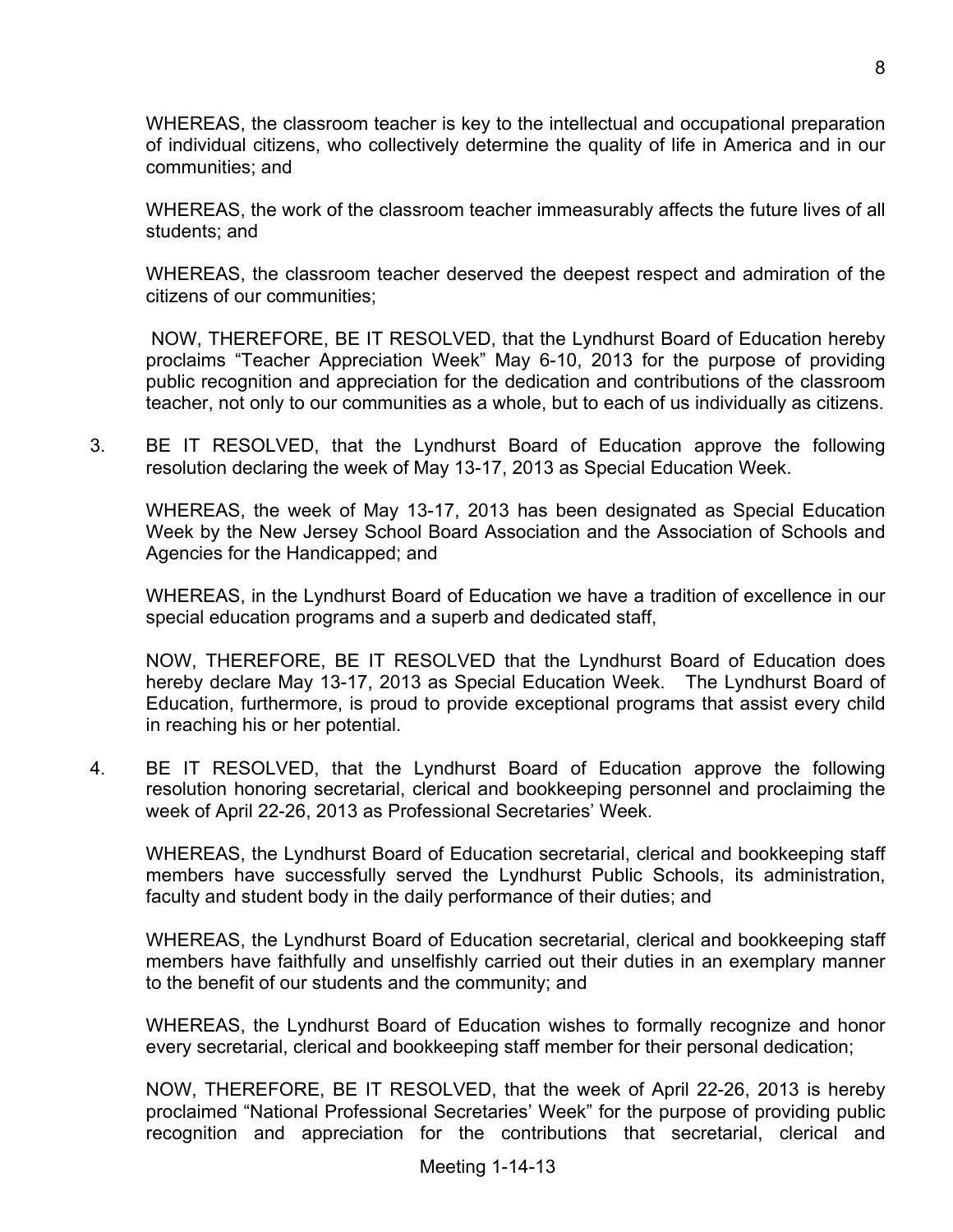bookkeeping staff members to the Lyndhurst School District in the performance of their duties.

5. WHEREAS, The New Jersey School Boards Association has declared January 2013 to be School Board Recognition Month, a time that all residents might acknowledge the contributions made by our local school board members; and

WHEREAS, The Lyndhurst Board of Education is one of 586 local school boards in New Jersey that sets policies and oversees operations for public school districts; and

WHEREAS, The Lyndhurst Board of Education embraces the goal of high-quality education for all New Jersey public school students; and

WHEREAS, New Jersey's local school boards help determine community goals for the education of approximately 1.4 million children in pre-kindergarten through  $12<sup>th</sup>$  grade; and

WHEREAS, New Jersey's 4,800 local school board members, who receive no remuneration for their services, act as advocates for public school students as they work with administrators, teachers and parents for the betterment of public education; and

WHEREAS, School boards strive to provide the resources necessary to meet the needs of all students, including those with special needs; and

WHEREAS, Boards of education provide accountability to the public; they communicate the needs of the school district to the public; and they convey to school administrators the public's expectations for the schools; and

WHEREAS, New Jersey can take pride in its schools, which rank among the nation's best in indicators such as high school graduation rates, class size, college entrance exam participation and Advanced Placement offerings and test scores. Now, therefore, be it

RESOLVED, That the Lyndhurst Board of Education, does hereby recognize the services of local school board members throughout News Jersey as we join communities statewide in observing January 2013 as SCHOOL BOARD RECOGNITION MONTH; and be it further

RESOLVED, That the Lyndhurst Board of Education urges all New Jersey citizens to work with their local boards of education and public school staffs toward the improvement of our children's education.

## Student Activities & Recognition Committee

Any Board member who takes exception to any of the following listed actions under the category of Student Activities & Recognition Committee may so indicate now and a separate motion for each of the excepted actions will be entertained.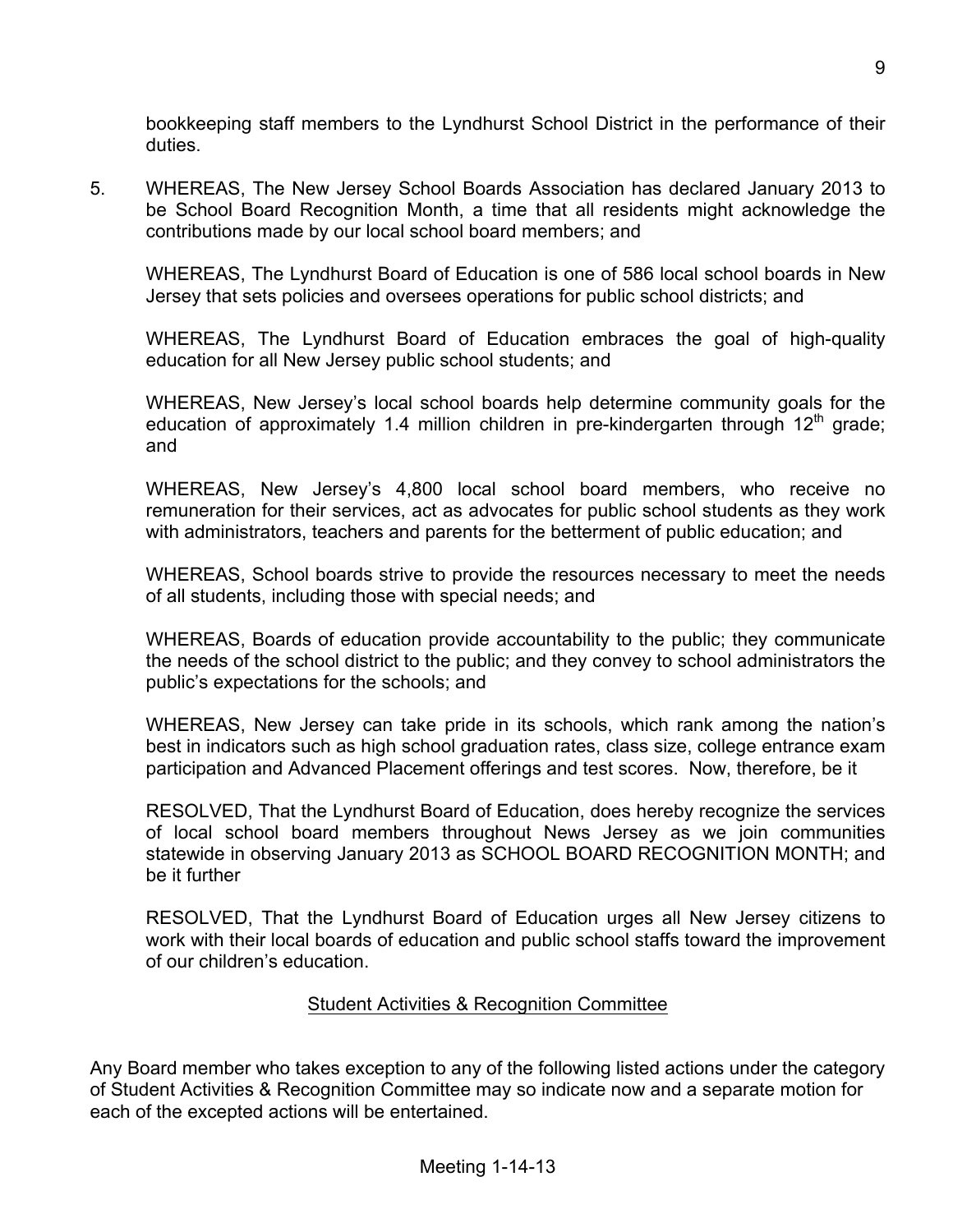Motion made by Sheri Jarvis second by Thomas DiMascio that the following Student Activities & Recognition Committee actions of the Board numbered 1 through 3 exception actions be adopted.

Roll Call For: (7) Ronald Grillo, James Hooper, Christine Melleno, Christopher Musto, Josephine Malaniak, Thomas DiMascio & Sheri Jarvis.

Absent: (2) James Cunniff & Stephen Vendola

- 1. BE IT RESOLVED, that the Lyndhurst Board of Education approve placement of (1) preschool disabled student to attend South Bergen Jointure Commission's Maywood Campus, effective January 7, 2013, at a tuition rate of \$57,300.00, pro-rated. Transportation will be arranged through South Bergen Jointure.
- 2. BE IT RESOLVED, that the Lyndhurst Board of Education approve home instruction for (3) students, subject to state approval.
- 3. BE IT RESOLVED, that the Lyndhurst Board of Education approve a Memorandum of Agreement For the Suspension Alternative Program (SAP) with Bergen County Special Services School District for the 2012-2013.

# Motion to Go Into Executive Caucus

Motion by Christopher Musto second by Christine Melleno and unanimously carried, the Board went into Executive Caucus at 8:12 p.m. for the purpose of: a matter involving staff members, other Board Member social media issues, pending or anticipated litigation and personnel.

# Motion To Open Meeting to Public

Motion by Josephine Malaniak second by Christopher Musto and unanimously carried, the Board opened the meeting to the public at 8:43 p.m.

Roll Call For:

The following Board members answered roll call: (7) Ronald Grillo, James Hooper, Christine Melleno, Josephine Malaniak, Christopher Musto, Thomas DiMascio & Sheri Jarvis. Absent: (2) James Cunniff & Stephen Vendola

# Personnel Committee

Any Board member who takes exception to any of the following listed actions under the category of Personnel Committee may so indicate now and a separate motion for each of the excepted actions will be entertained.

Motion made by Christine Melleno second by Thomas DiMascio that the following Personnel Committee actions of the Board numbered 1 through 9 exception actions be adopted.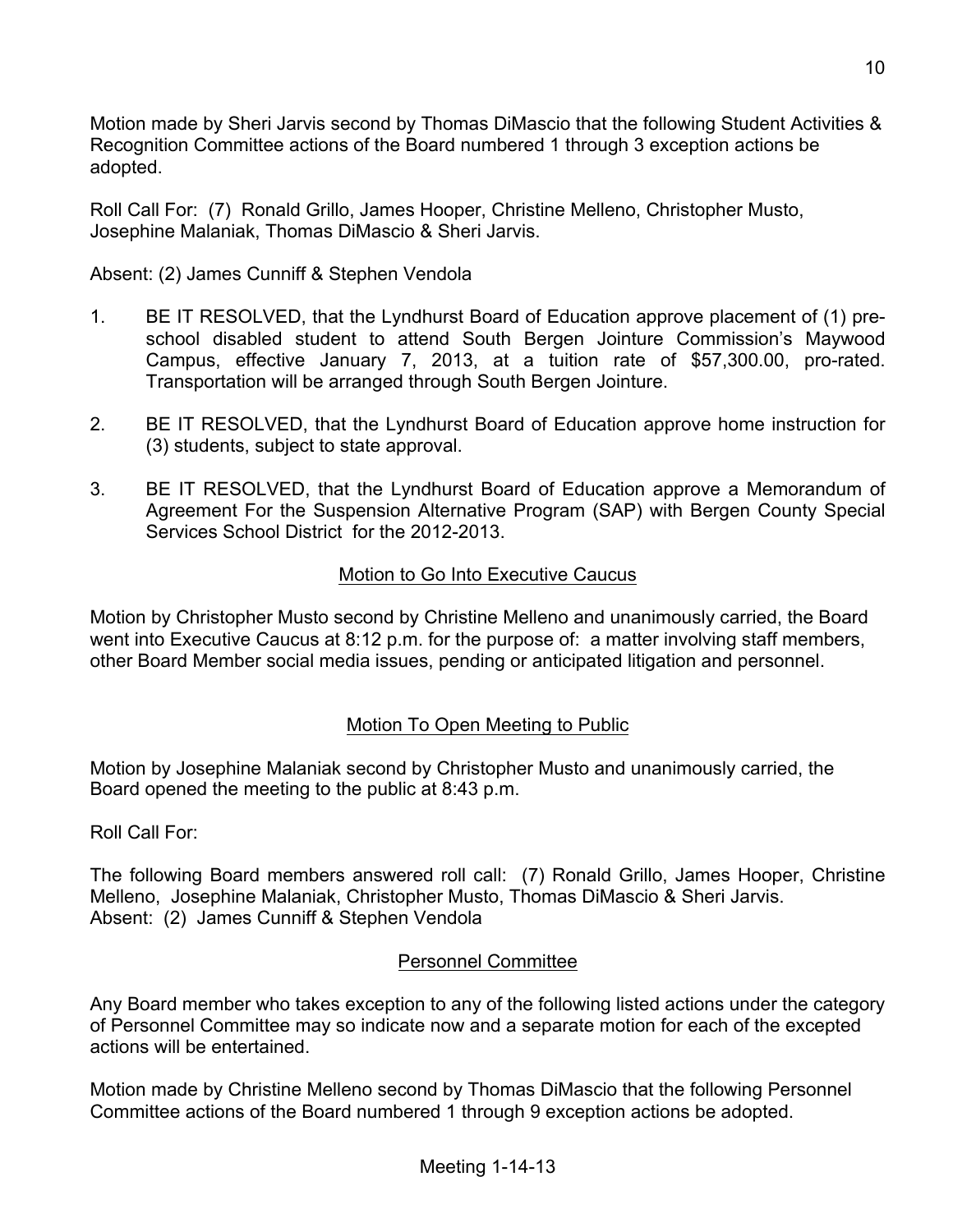Roll Call For: (7) Ronald Grillo, James Hooper, Christine Melleno, Christopher Musto, Josephine Malaniak, Thomas DiMascio & Sheri Jarvis. Absent: (2) James Cunniff & Stephen Vendola

- 1. BE IT RESOLVED, that the Lyndhurst Board of Education designate Tracey L. Marinelli, Public Agency Compliance Officer for the 2012-2013 school year.
- 2. BE IT RESOLVED, at the recommendation of Tracey L. Marinelli, Superintendent of Schools, that the Lyndhurst Board of Education approve the following personnel rates:

Substitute Principal - \$250.00 per day

- 3. BE IT RESOLVED, at the recommendation of Tracey L. Marinelli, Superintendent of Schools, that the Lyndhurst Board of Education approve the following for the 2012-2013 school year. Employment will be provisional, subject to authorization approval pending completion of criminal history background check, and subject to submission of all required application documents:
	- Irene A. Jack Lunch Aide at Washington School

Ashley Zuccato One-to-One Aide at Washington School

4. BE IT RESOLVED, at the recommendation of Tracey L. Marinelli, Superintendent of Schools, that the Lyndhurst Board of Education approve the following volunteer coaches for the 2012-2013 school year, pending completion of criminal history background check:

> Ryan Halligan – Freshman Basketball Brian Walker - Freshman Basketball Brittany Carroll – Winter Cheering

5. BE IT RESOLVED, at the recommendation of Tracey L. Marinelli, Superintendent of Schools, that the Lyndhurst Board of Education grant the following college students permission to complete a practicum and student teaching in the Lyndhurst Public Schools in order to fulfill their course requirements:

| Nicole Boglivi<br><b>Caldwell College</b>          | Practicum, 25 hours<br>February 25 - April 26, 2013<br>Mary Forbes - LDTC           |
|----------------------------------------------------|-------------------------------------------------------------------------------------|
| Christina Mamangakis<br><b>Columbia University</b> | <b>Student Teaching</b><br>January 21 - May 14, 2013<br>Tanya Pastor - HS English   |
| Christian Hyra<br><b>William Paterson Univ.</b>    | <b>Student Teaching</b><br>January 15 - May 2, 2013<br>Richard Falcicchio - HS Math |

Meeting 1-14-13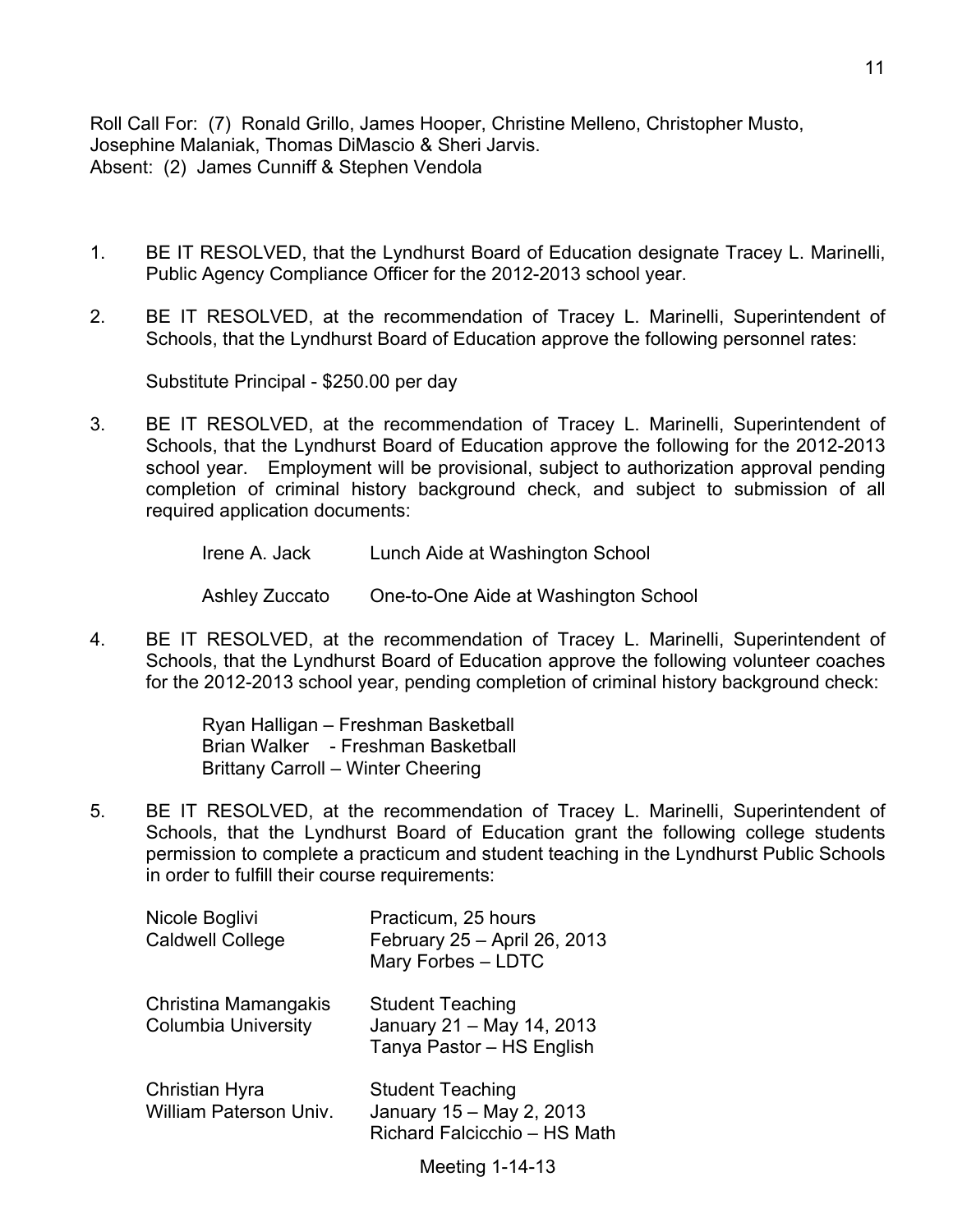6. BE IT RESOLVED, at the recommendation of Tracey L. Marinelli, Superintendent of Schools, that the Lyndhurst Board of Education place the following employees on the proper step of the salary guide, subject to negotiations:

Michael Clifford From: BA @ \$53,015 To: BA+30 @ \$56,415 Effective February 1, 2013, subject to negotiations

Jill Dischler From: BA @\$51,315 To: MA @ \$58,715\* Effective February 1, 2013, subject to negotiations \*Ms. Dischler has completed all requirements for the degree at this time and will officially graduate January 25, 2013.

- 7. BE IT RESOLVED, at the recommendation of Tracey L. Marinelli, Superintendent of Schools, that the Lyndhurst Board of Education, grant Staci Valentin, Remediation Teacher at Lincoln School, a Maternity Leave of Absence under the Family Leave Act with the use of accumulated sick days from December 21, 2012 to January 31, 2013. Family Leave Act from February 1, 2013 to April 30, 2013. This is a revised motion.
- 8. BE IT RESOLVED, at the recommendation of Tracey L. Marinelli, Superintendent of Schools, that the Lyndhurst Board of Education approve Clarissa Lozano-Golub as a Spanish Translator for the 2012-2013 school year. She will assist the Child Study Team at IEP meetings with parents who only speak Spanish, at a fee of \$40.00 per hour, as needed.
- 9. BE IT RESOLVED, at the recommendation of Tracey L. Marinelli, Superintendent of Schools, that the Lyndhurst Board of Education approve the following Professional Development Opportunities:

| Tracey L. Marinelli, Supt.<br>& Marlene Krupp, Supv. | 1/8/13 - Obstacles & Opportunities:<br>Addressing the Transition to CCSS & PARCC<br>Approx. \$6.00 |
|------------------------------------------------------|----------------------------------------------------------------------------------------------------|
| Mary Forbes<br><b>Special Services</b>               | 1/11/13 – Difficult Behavior in Students with<br>Asperger's<br>Approx. \$7.13                      |
| Teressa Matvienko                                    | 1/11/13 – iPad for Science & Social Studies                                                        |
| <b>Franklin School</b>                               | Approx. \$100.00                                                                                   |
| Ed Tessalone                                         | 1/16/13 - BCCS Social Studies Roundtable                                                           |
| <b>High School</b>                                   | Approx. \$10.50                                                                                    |
| David DiPisa                                         | 1/17/13 - Training on Contracting w/Food                                                           |
| Business Administrator/                              | <b>Services Management Company</b>                                                                 |
| <b>School Board Secretary</b>                        | Approx. \$6.94                                                                                     |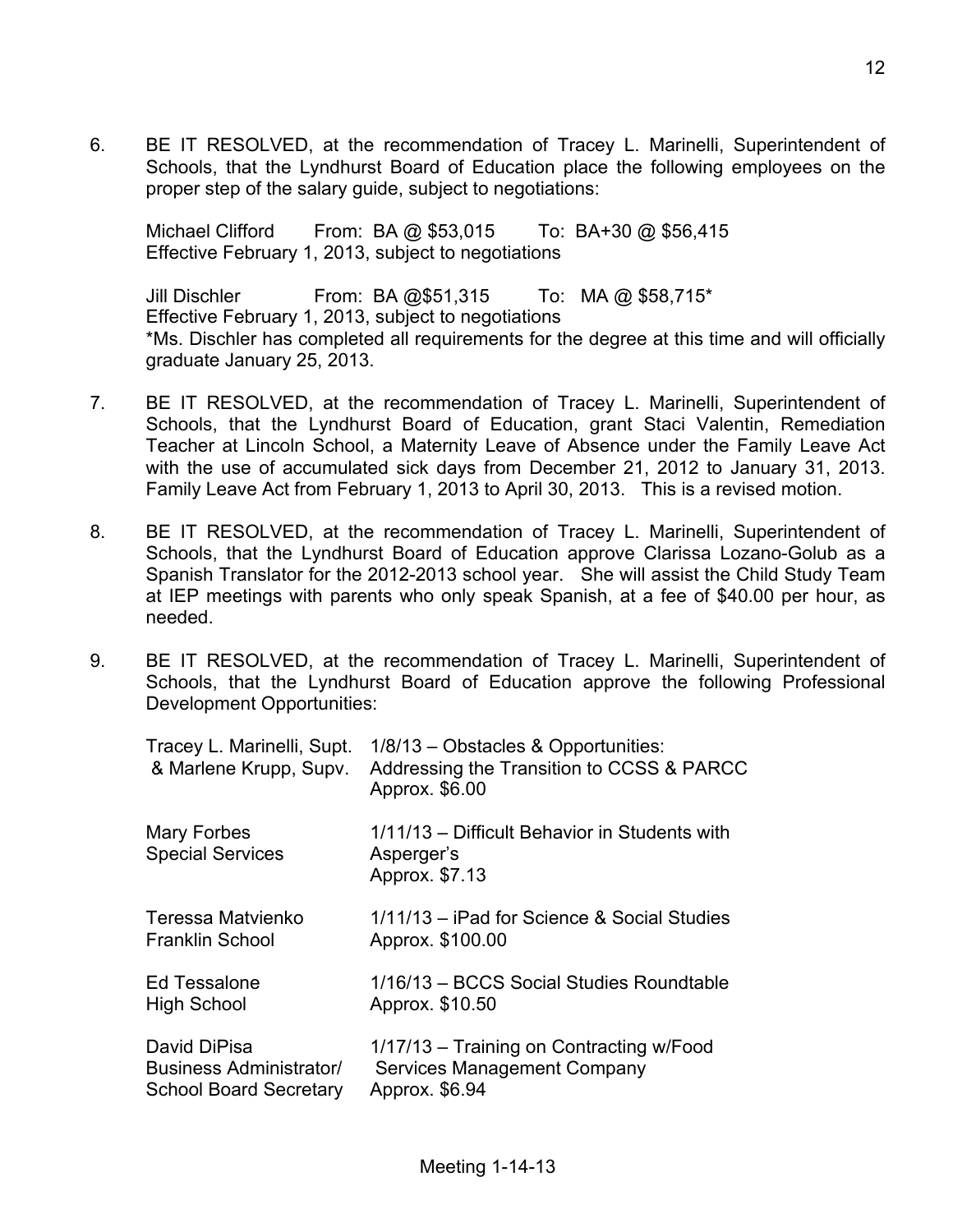| Marlene Krupp<br>Supervisor                                                    | 1/18/13 - SBJC Professional Development<br>Committee<br>Approx. \$4.34                                                           |
|--------------------------------------------------------------------------------|----------------------------------------------------------------------------------------------------------------------------------|
| Marlene Krupp<br>Supervisor                                                    | 1/23/13 - HSPA District Test Coordinator<br>Training<br>Approx. \$14.26                                                          |
| Peter Strumolo                                                                 | 1/31 & 2/1/13 - NJASA TECHSPO 2013                                                                                               |
| Principal                                                                      | Approx. \$623.31                                                                                                                 |
| Kelly Chua &                                                                   | 2/1/13 - What School, Families & Students                                                                                        |
| Lisa Stellato                                                                  | Need to Know About Transition                                                                                                    |
| <b>High School</b>                                                             | Approx. \$9.92 each                                                                                                              |
| <b>Shannon Ross</b>                                                            | $2/16/13$ – Expressions & Equations                                                                                              |
| Roosevelt School                                                               | Approx. \$108.72                                                                                                                 |
| Tom Thomas &                                                                   | 2/25/12 - Coaching Clinic                                                                                                        |
| Pat Vasto                                                                      | <b>ATSNJ State Conference</b>                                                                                                    |
| <b>High School</b>                                                             | Approx. \$115.00 each                                                                                                            |
| Lisa Marie Vuono                                                               | 3/4/13 - Comet Scenario Training                                                                                                 |
| Roosevelt                                                                      | Approx. \$9.56                                                                                                                   |
| <b>Phyllis Lind</b>                                                            | 3/7/13 – Geometry 7 – Conquer Mathematics                                                                                        |
| Roosevelt                                                                      | Approx. \$108.72                                                                                                                 |
| Linda Webb                                                                     | 3/8 & 3/9-The Many Facets of School Nursing                                                                                      |
| Jefferson                                                                      | Approx. \$320.50                                                                                                                 |
| Maryann Mule                                                                   | 3/13/13 - Section 501 in New Jersey                                                                                              |
| <b>High School</b>                                                             | Appprox. \$189.99                                                                                                                |
| <b>Jamie Stevens</b><br><b>High School</b>                                     | 3/25/13 - Revolutionizing Diagnosis &<br>Treatment Using the DSM-5<br>Approx. \$99.00                                            |
| David DiPisa<br><b>Business Administrator</b><br><b>School Board Secretary</b> | 4/30/13 - NJASBO - Understanding your<br>CAFR & How to Read the Board Secretary's<br>Report<br>Approx. \$59.55                   |
| Tom Thomas<br><b>High School</b>                                               | 2012-2013 School Year<br><b>National Athletic Trainers' Association's</b><br><b>Professional Development</b><br>Approx. \$284.00 |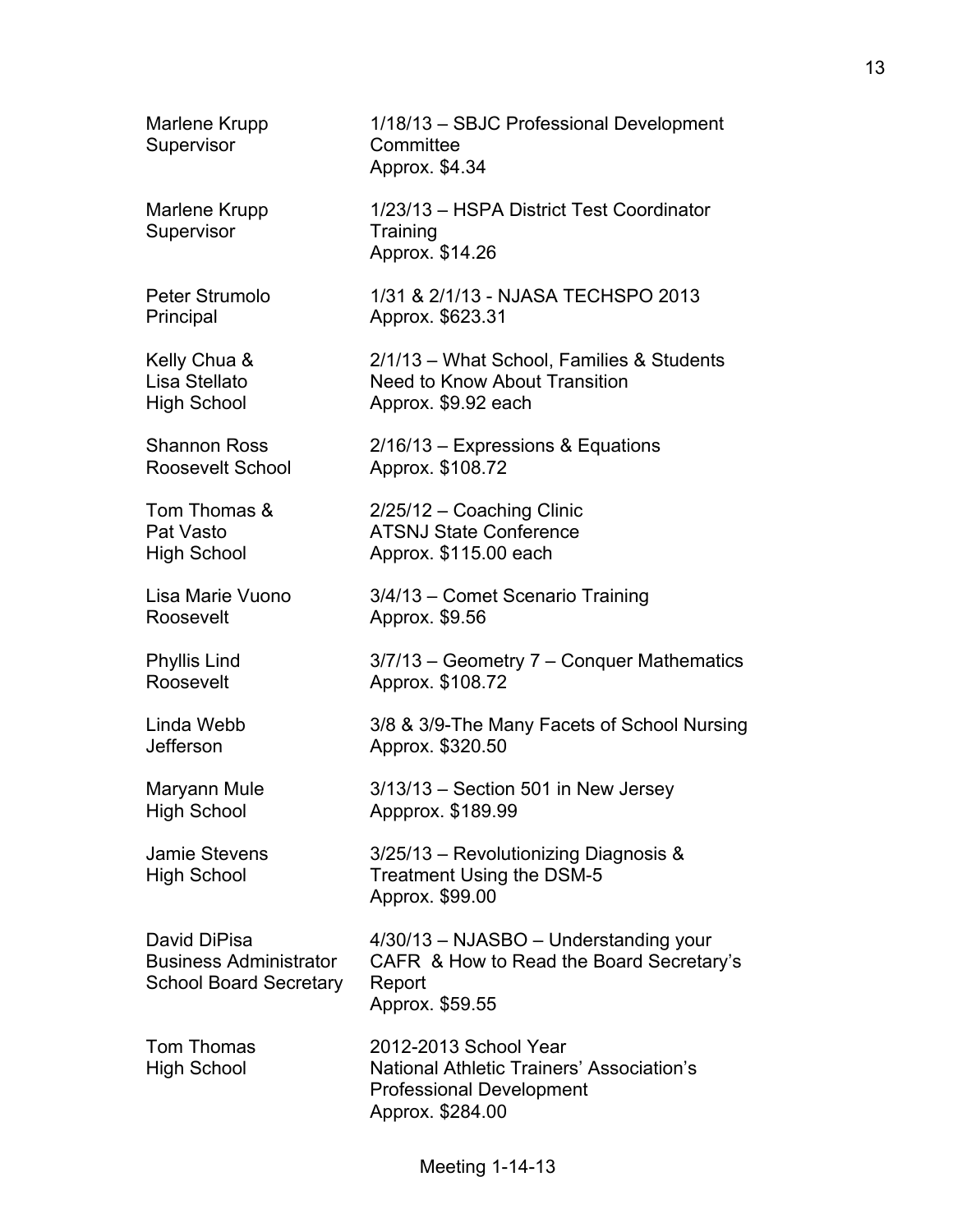9. BE IT RESOLVED, at the recommendation of Tracey L. Marinelli, Superintendent of Schools, that the Lyndhurst Board of Education approve the attached list of substitute teachers for the 2012-2013 school year. Employment will be provisional, subject to authorization approval pending completion of criminal history background check, and subject to submission of all required application documents.

### Unfinished Business

## Superintendent's Report

- 1. Superstorm Sandy
- 2. Holiday Concert
- 3. Rules & Regulations Allergy Policy
- 4. Received approval to add Principal
- 5. Thank you for Jill Todzuman & Maryann Mule on Prescription Drug Presentation

### New Business

Special Needs – Christine Melleno

300 Children Thank You and Great Job Parent Involvement in Committee

### School Safety

Meeting scheduled for January 24, 2013 – 10:30 AM Invited Mayor and people from the township

### Non-Agenda Items

Debbie Peloso Holiday Show Checklist – Security/Permit NJASK Scores - On-line

Eileen Cimicata 8<sup>th</sup> Grade Accelerated Band Incident on Friday Buses - 1 Hour Home School – 9:40 – 9:50 am No Teacher